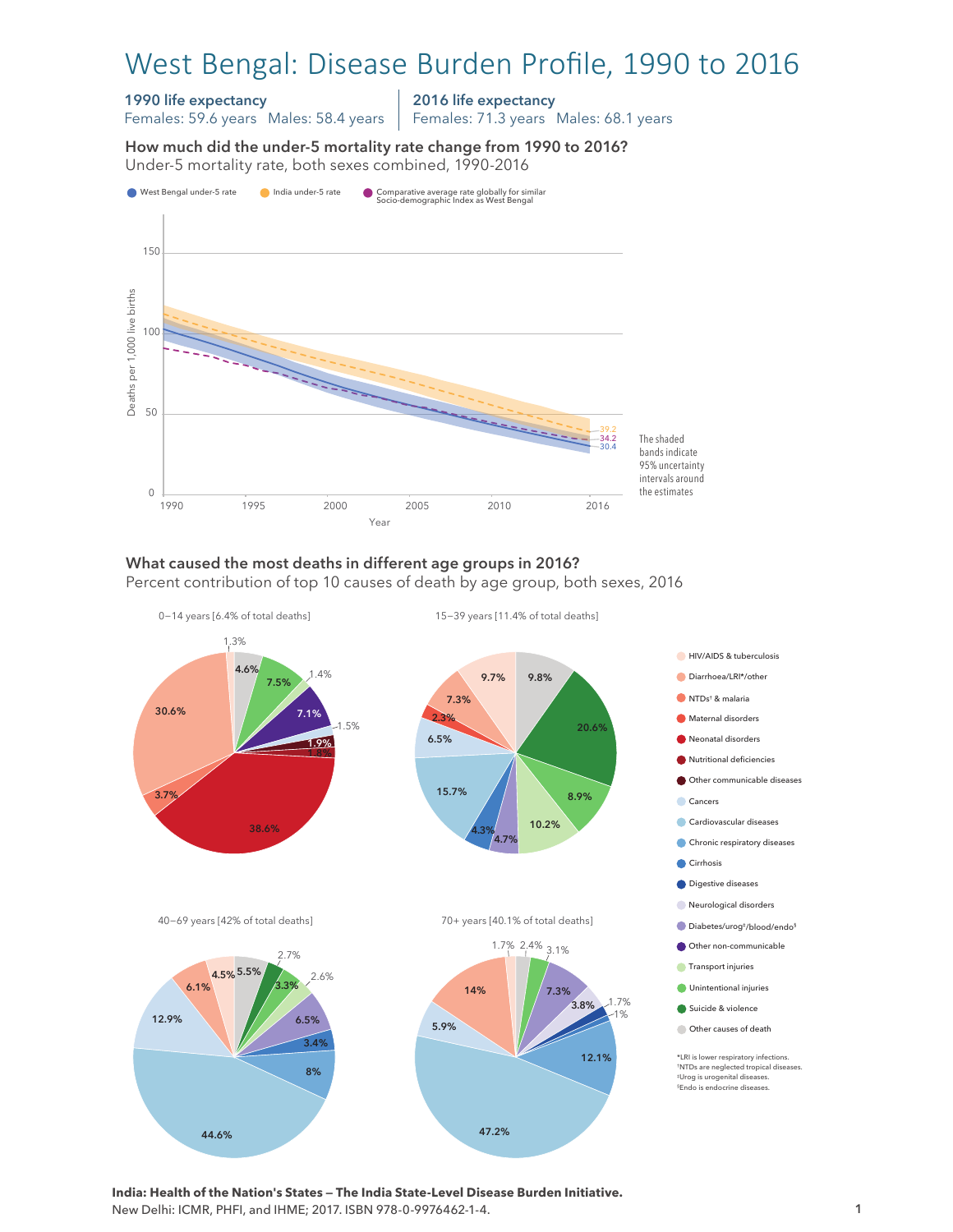# Proportion of total disease burden from:

### Premature death: 64.7% | Disability or morbidity: 35.3%

### What caused the most years of life lost, by sex, in 2016?

Top 15 causes of YLLs, ranked by percent for both sexes combined, 2016



## What caused the most years lived with disability, by sex, in 2016?  $\,$

Top 15 causes of YLDs, ranked by percent for both sexes combined, 2016



\*Sense organ diseases includes mainly hearing and vision loss.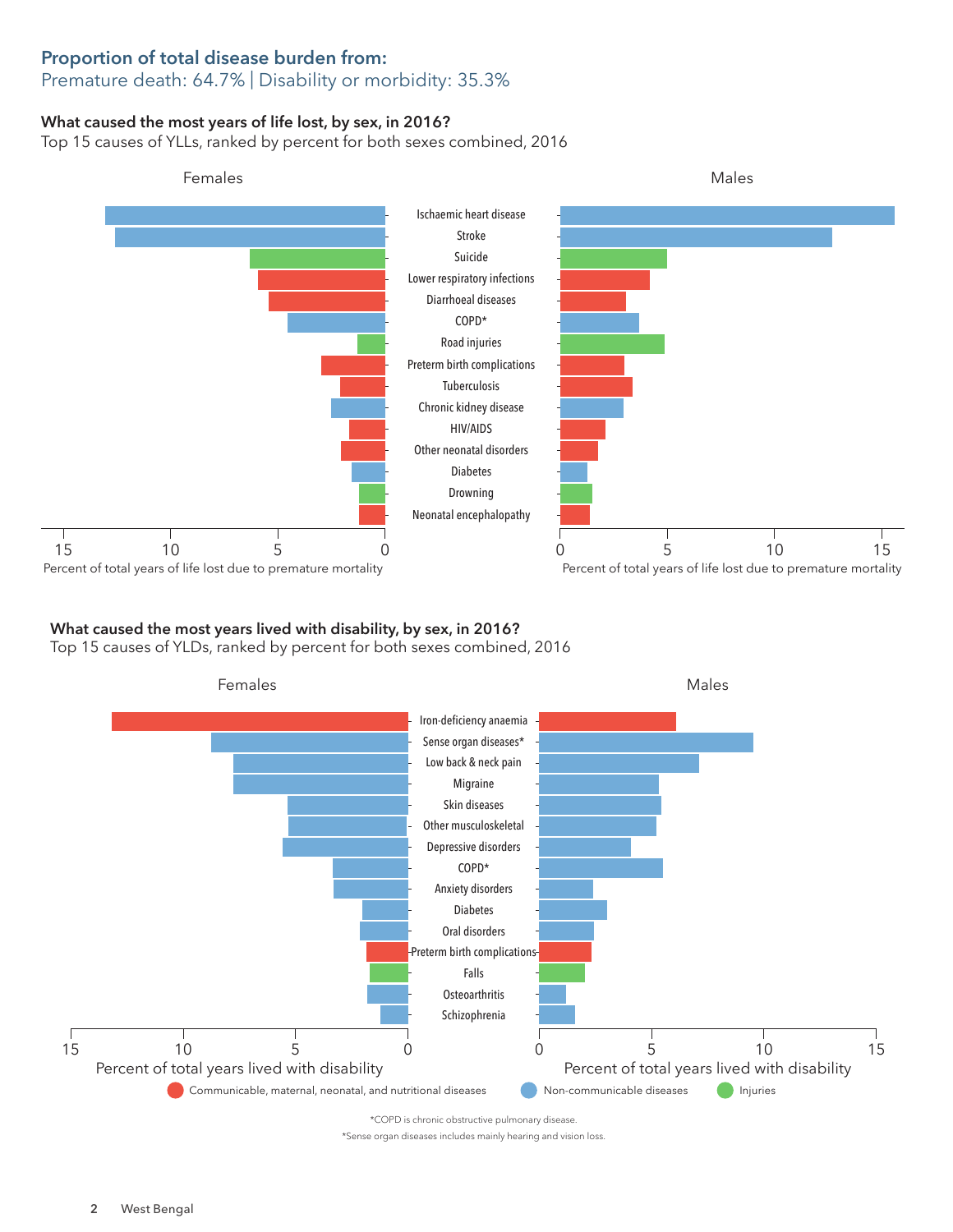### Proportion of total disease burden from: CMNNDs: 24.8% | NCDs: 62.7% | Injuries: 12.6%

How have the leading causes of death and disability combined changed from 1990 to 2016? How have the leading causes of death and disability combined changed from 1990 to 2016? Change in top 15 causes of DALYs, both sexes, ranked by number of DALYs, 1990–2016 Change in top 15 causes of DALYs, both sexes, ranked by number of DALYs, 1990–2016



The percent figure in brackets next to each cause is DALYs from that cause out of total DALYs.

‡Sense organ diseases includes mainly hearing and vision loss. § Self-harm refers to suicide and the nonfatal outcomes of self-harm.

## What caused the most death and disability combined across age groups in 2016? What caused the most death and disability combined across age groups in 2016?

Percent of DALYs by age group, both sexes, 2016 Percent of DALYs by age group, both sexes, 2016



The number in the bracket on top of each vertical bar is the ratio of percent DALYs to population for that age group The number in parentheses after each age group on the x-axis is the percent of population in that age group.